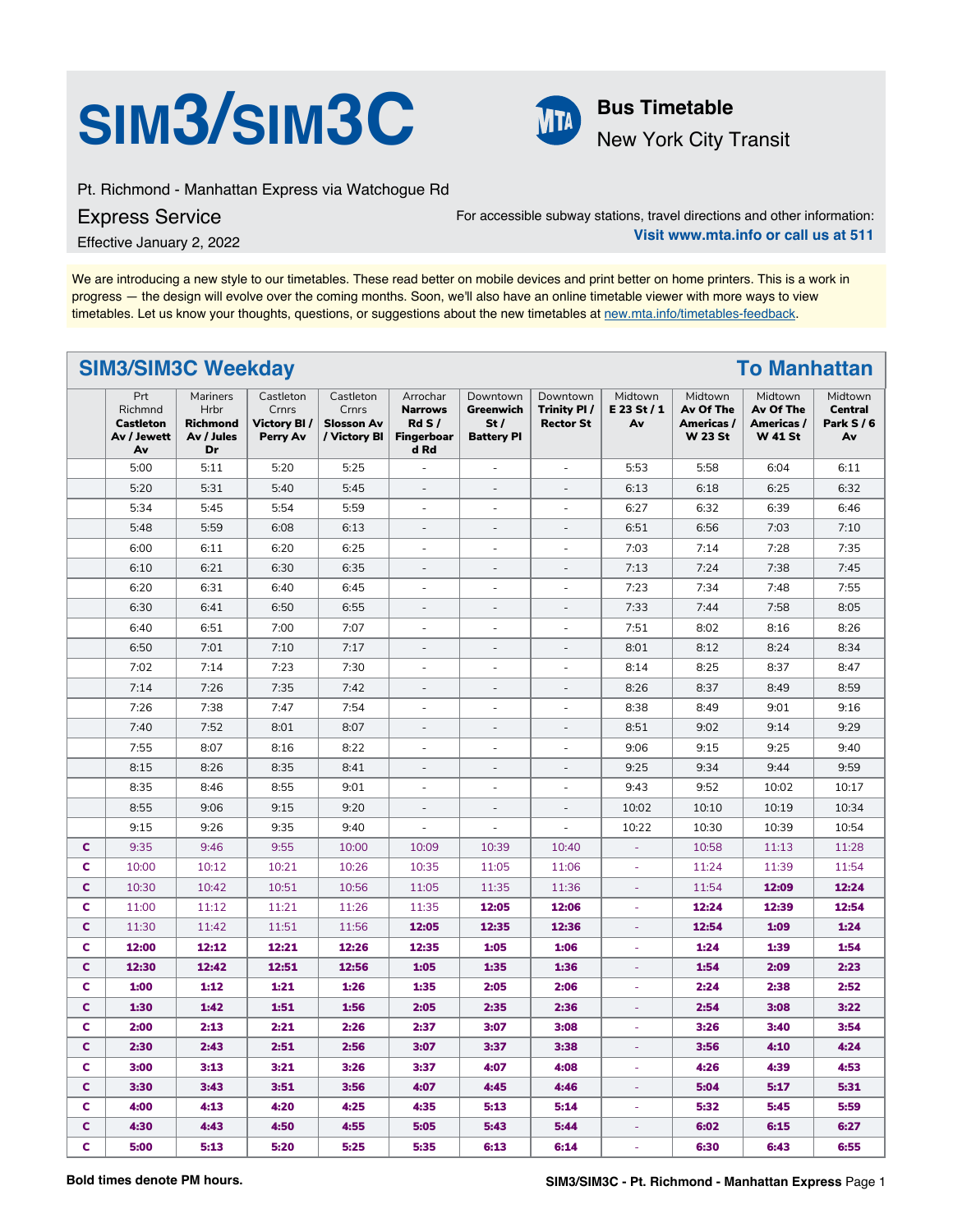|   | Prt              | <b>Mariners</b> | Castleton   | Castleton         | Arrochar       | Downtown          | Downtown         | Midtown                  | Midtown        | Midtown        | Midtown        |
|---|------------------|-----------------|-------------|-------------------|----------------|-------------------|------------------|--------------------------|----------------|----------------|----------------|
|   | Richmnd          | <b>Hrbr</b>     | Crnrs       | Crnrs             | <b>Narrows</b> | Greenwich         | Trinity PI/      | E 23 St / 1              | Av Of The      | Av Of The      | <b>Central</b> |
|   | <b>Castleton</b> | <b>Richmond</b> | Victory BI/ | <b>Slosson Av</b> | RdS/           | St/               | <b>Rector St</b> | Av                       | Americas /     | Americas /     | Park $S/6$     |
|   | Av / Jewett      | Av / Jules      | Perry Av    | / Victory Bl      | Fingerboar     | <b>Battery PI</b> |                  |                          | <b>W 23 St</b> | <b>W</b> 41 St | Av             |
|   | Av               | Dr              |             |                   | d Rd           |                   |                  |                          |                |                |                |
| C | 5:30             | 5:43            | 5:50        | 5:55              | 6:05           | 6:35              | 6:36             | $\overline{\phantom{a}}$ | 6:52           | 7:05           | 7:17           |
| c | 6:00             | 6:11            | 6:18        | 6:22              | 6:31           | 7:01              | 7:02             | -                        | 7:18           | 7:31           | 7:43           |
| C | 6:30             | 6:41            | 6:48        | 6:52              | 7:01           | 7:31              | 7:32             | ٠                        | 7:48           | 8:01           | 8:13           |
| c | 7:30             | 7:41            | 7:48        | 7:52              | 8:01           | 8:31              | 8:32             |                          | 8:48           | 9:01           | 9:13           |
| C | 8:30             | 8:41            | 8:48        | 8:52              | 9:01           | 9:31              | 9:32             | ٠                        | 9:48           | 10:01          | 10:07          |
| c | 9:30             | 9:41            | 9:48        | 9:52              | 10:01          | 10:18             | 10:18            |                          | 10:26          | 10:34          | 10:40          |
| C | 10:30            | 10:40           | 10:47       | 10:51             | 11:00          | 11:17             | 11:17            | $\overline{\phantom{a}}$ | 11:25          | 11:33          | 11:39          |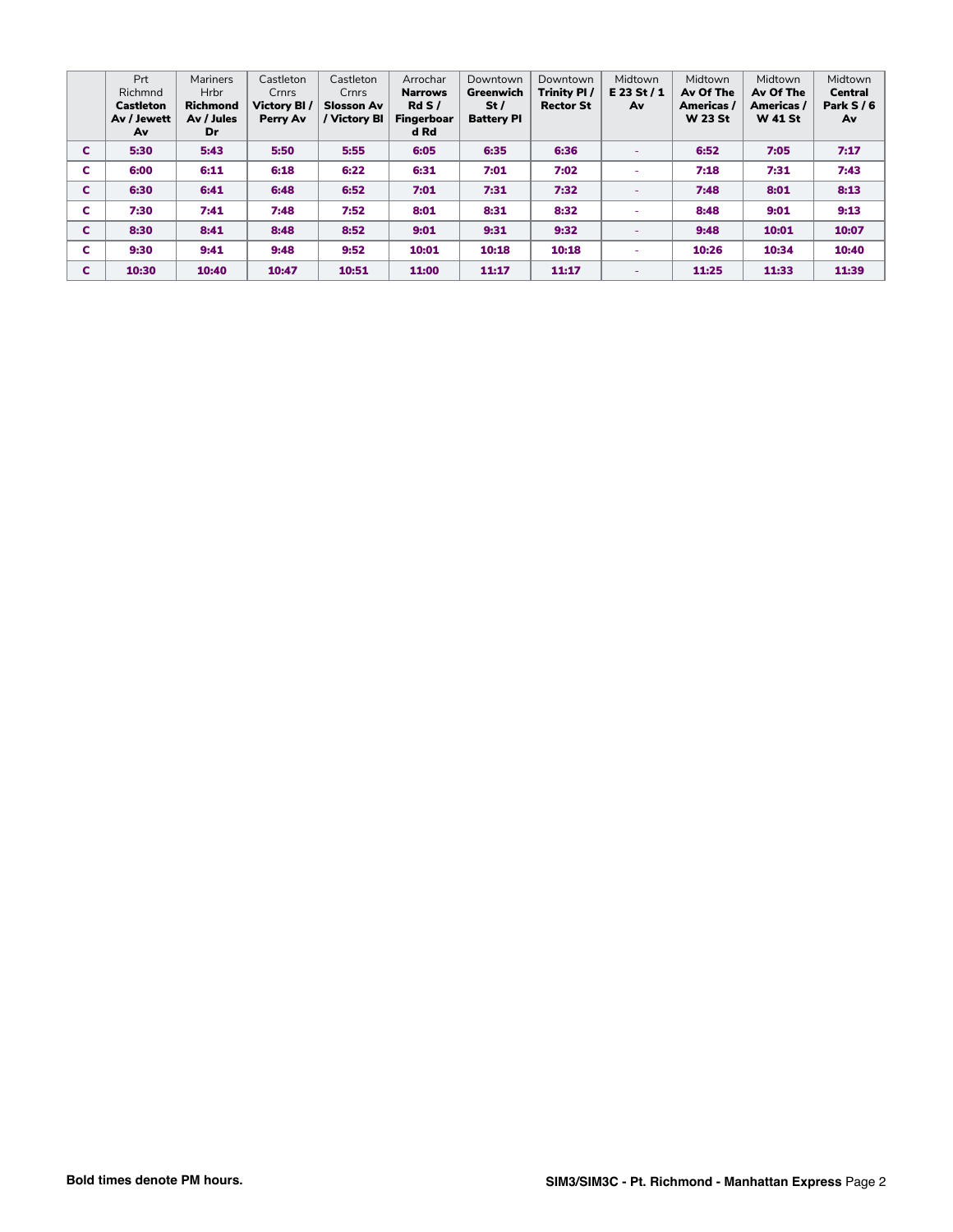|              | <b>SIM3/SIM3C Weekday</b>                  |                              |                                           |                             | <b>To Port Richmond</b>                      |                                            |                                                        |                                                         |                                                   |  |
|--------------|--------------------------------------------|------------------------------|-------------------------------------------|-----------------------------|----------------------------------------------|--------------------------------------------|--------------------------------------------------------|---------------------------------------------------------|---------------------------------------------------|--|
|              | Midtown<br><b>Central Park</b><br>$S/6$ Av | Midtown<br>5 Av / W 40<br>St | Midtown<br>E 23 St $/$<br><b>Broadway</b> | E Midtown<br>E 23 St / 1 Av | Downtown<br>Broadway /<br><b>Chambers St</b> | Downtown<br>Broadway /<br><b>Morris St</b> | Grasmere<br><b>Narrows Rd N</b><br>/ Fingerboard<br>Rd | Castleton<br>Crnrs<br>Victory BI /<br><b>Slosson Av</b> | Prt Richmnd<br><b>Castleton Av /</b><br>Jewett Av |  |
| c            | 10:35                                      | 10:50                        | 10:59                                     | ä,                          | 11:19                                        | 11:28                                      | 11:48                                                  | 11:58                                                   | 12:18                                             |  |
| C            | 11:05                                      | 11:20                        | 11:29                                     | ä,                          | 11:49                                        | 11:58                                      | 12:18                                                  | 12:28                                                   | 12:48                                             |  |
| c            | 11:35                                      | 11:50                        | 11:59                                     | J.                          | 12:19                                        | 12:28                                      | 12:48                                                  | 12:58                                                   | 1:18                                              |  |
| c            | 12:05                                      | 12:20                        | 12:29                                     | ä,                          | 12:49                                        | 12:58                                      | 1:18                                                   | 1:29                                                    | 1:53                                              |  |
| c            | 12:35                                      | 12:50                        | 12:59                                     | ÷,                          | 1:19                                         | 1:28                                       | 1:46                                                   | 1:57                                                    | 2:21                                              |  |
| c            | 1:05                                       | 1:20                         | 1:29                                      | $\sim$                      | 1:52                                         | 2:01                                       | 2:19                                                   | 2:30                                                    | 2:54                                              |  |
| c            | 1:35                                       | 1:50                         | 1:59                                      | ÷.                          | 2:22                                         | 2:31                                       | 2:49                                                   | 3:00                                                    | 3:24                                              |  |
| c            | 1:55                                       | 2:10                         | 2:19                                      | ٠                           | 2:42                                         | 2:51                                       | 3:09                                                   | 3:19                                                    | 3:43                                              |  |
| C            | 2:10                                       | 2:25                         | 2:34                                      | ÷.                          | 2:57                                         | 3:06                                       | 3:25                                                   | 3:35                                                    | 3:59                                              |  |
| c            | 2:25                                       | 2:40                         | 2:49                                      | ä,                          | 3:12                                         | 3:20                                       | 3:39                                                   | 3:49                                                    | 4:13                                              |  |
| c            | 2:40                                       | 2:55                         | 3:04                                      | ÷,                          | 3:27                                         | 3:35                                       | 3:54                                                   | 4:04                                                    | 4:30                                              |  |
|              | 2:55                                       | 3:10                         | 3:19                                      | 3:27                        | $\overline{\phantom{a}}$                     | $\overline{\phantom{a}}$                   | $\overline{\phantom{a}}$                               | 4:06                                                    | 4:32                                              |  |
|              | 3:10                                       | 3:25                         | 3:34                                      | 3:42                        | $\overline{\phantom{a}}$                     | $\overline{\phantom{a}}$                   | $\overline{a}$                                         | 4:21                                                    | 4:47                                              |  |
|              | 3:25                                       | 3:40                         | 3:49                                      | 3:57                        | $\overline{\phantom{a}}$                     | $\overline{\phantom{a}}$                   | $\overline{\phantom{a}}$                               | 4:36                                                    | 5:02                                              |  |
|              | 3:40                                       | 3:55                         | 4:04                                      | 4:11                        | $\overline{\phantom{a}}$                     | $\sim$                                     | $\overline{\phantom{a}}$                               | 4:53                                                    | 5:19                                              |  |
|              | 3:55                                       | 4:10                         | 4:19                                      | 4:26                        | $\overline{\phantom{a}}$                     | $\overline{a}$                             | L.                                                     | 5:08                                                    | 5:32                                              |  |
|              | 4:10                                       | 4:25                         | 4:34                                      | 4:41                        | ä,                                           | ÷,                                         | ä,                                                     | 5:23                                                    | 5:47                                              |  |
|              | 4:25                                       | 4:40                         | 4:49                                      | 4:56                        | $\overline{a}$                               | $\overline{\phantom{a}}$                   | $\overline{\phantom{m}}$                               | 5:38                                                    | 6:02                                              |  |
|              | 4:38                                       | 4:53                         | 5:02                                      | 5:09                        | $\overline{\phantom{a}}$                     | $\overline{\phantom{a}}$                   | $\overline{\phantom{a}}$                               | 5:50                                                    | 6:14                                              |  |
|              | 4:50                                       | 5:05                         | 5:13                                      | 5:20                        | $\overline{\phantom{a}}$                     | $\sim$                                     | $\overline{a}$                                         | 6:01                                                    | 6:22                                              |  |
|              | 5:00                                       | 5:15                         | 5:23                                      | 5:30                        | $\overline{\phantom{0}}$                     | $\overline{\phantom{a}}$                   | $\overline{\phantom{a}}$                               | 6:11                                                    | 6:32                                              |  |
|              | 5:10                                       | 5:25                         | 5:33                                      | 5:40                        | $\overline{\phantom{a}}$                     | $\overline{\phantom{a}}$                   | $\overline{\phantom{a}}$                               | 6:21                                                    | 6:42                                              |  |
|              | 5:22                                       | 5:37                         | 5:45                                      | 5:52                        | ÷.                                           | ÷.                                         | ä,                                                     | 6:33                                                    | 6:54                                              |  |
|              | 5:35                                       | 5:50                         | 5:58                                      | 6:05                        | ÷,                                           | $\sim$                                     | $\overline{a}$                                         | 6:35                                                    | 6:56                                              |  |
|              | 5:55                                       | 6:10                         | 6:18                                      | 6:25                        | ÷                                            | ÷,                                         | $\overline{\phantom{a}}$                               | 6:55                                                    | 7:16                                              |  |
|              | 6:15                                       | 6:30                         | 6:38                                      | 6:45                        | $\overline{\phantom{a}}$                     | $\overline{\phantom{a}}$                   | $\overline{\phantom{a}}$                               | 7:15                                                    | 7:35                                              |  |
| c            | 6:35                                       | 6:50                         | 6:58                                      | ä,                          | 7:18                                         | 7:25                                       | 7:45                                                   | 7:55                                                    | 8:15                                              |  |
| c            | 6:55                                       | 7:10                         | 7:17                                      | ÷,                          | 7:36                                         | 7:43                                       | 8:03                                                   | 8:11                                                    | 8:28                                              |  |
| c            | 7:15                                       | 7:27                         | 7:34                                      | $\overline{\phantom{a}}$    | 7:53                                         | 8:00                                       | 8:18                                                   | 8:26                                                    | 8:43                                              |  |
| C            | 7:35                                       | 7:47                         | 7:54                                      | ä,                          | 8:13                                         | 8:20                                       | 8:38                                                   | 8:46                                                    | 9:03                                              |  |
| c            | 7:55                                       | 8:07                         | 8:14                                      |                             | 8:29                                         | 8:36                                       | 8:54                                                   | 9:02                                                    | 9:19                                              |  |
| c.           | 8:15                                       | 8:25                         | 8:32                                      |                             | 8:47                                         | 8:54                                       | 9:12                                                   | 9:20                                                    | 9:37                                              |  |
| C            | 8:35                                       | 8:45                         | 8:52                                      | ÷                           | 9:07                                         | 9:14                                       | 9:32                                                   | 9:40                                                    | 9:57                                              |  |
| C.           | 8:55                                       | 9:05                         | 9:12                                      | $\blacksquare$              | 9:27                                         | 9:34                                       | 9:52                                                   | 10:00                                                   | 10:16                                             |  |
| C.           | 9:15                                       | 9:25                         | 9:32                                      | $\overline{\phantom{a}}$    | 9:47                                         | 9:54                                       | 10:12                                                  | 10:20                                                   | 10:36                                             |  |
| C.           | 9:35                                       | 9:45                         | 9:52                                      | ÷                           | 10:07                                        | 10:12                                      | 10:29                                                  | 10:37                                                   | 10:53                                             |  |
| C.           | 9:55                                       | 10:05                        | 10:11                                     | ÷,                          | 10:23                                        | 10:28                                      | 10:45                                                  | 10:53                                                   | 11:09                                             |  |
| C.           | 10:15                                      | 10:24                        | 10:30                                     | ä,                          | 10:42                                        | 10:47                                      | 11:04                                                  | 11:12                                                   | 11:28                                             |  |
| c.           | 10:35                                      | 10:44                        | 10:50                                     | ÷                           | 11:02                                        | 11:07                                      | 11:24                                                  | 11:32                                                   | 11:48                                             |  |
| C.           | 10:55                                      | 11:04                        | 11:10                                     | ÷                           | 11:22                                        | 11:27                                      | 11:44                                                  | 11:52                                                   | 12:08                                             |  |
| C            | 11:15                                      | 11:24                        | 11:30                                     | ÷,                          | 11:42                                        | 11:47                                      | 12:04                                                  | 12:12                                                   | 12:28                                             |  |
| C.           | 11:35                                      | 11:44                        | 11:50                                     | ä,                          | 12:02                                        | 12:07                                      | 12:24                                                  | 12:32                                                   | 12:48                                             |  |
| C            | 11:55                                      | 12:04                        | 12:10                                     | $\overline{\phantom{a}}$    | 12:22                                        | 12:27                                      | 12:44                                                  | 12:52                                                   | 1:08                                              |  |
| $\mathsf{C}$ | 12:15                                      | 12:24                        | 12:30                                     | ÷                           | 12:42                                        | 12:47                                      | 1:04                                                   | 1:12                                                    | 1:28                                              |  |
| C.           | 1:15                                       | 1:24                         | 1:30                                      | ÷                           | 1:42                                         | 1:47                                       | 2:04                                                   | 2:12                                                    | 2:28                                              |  |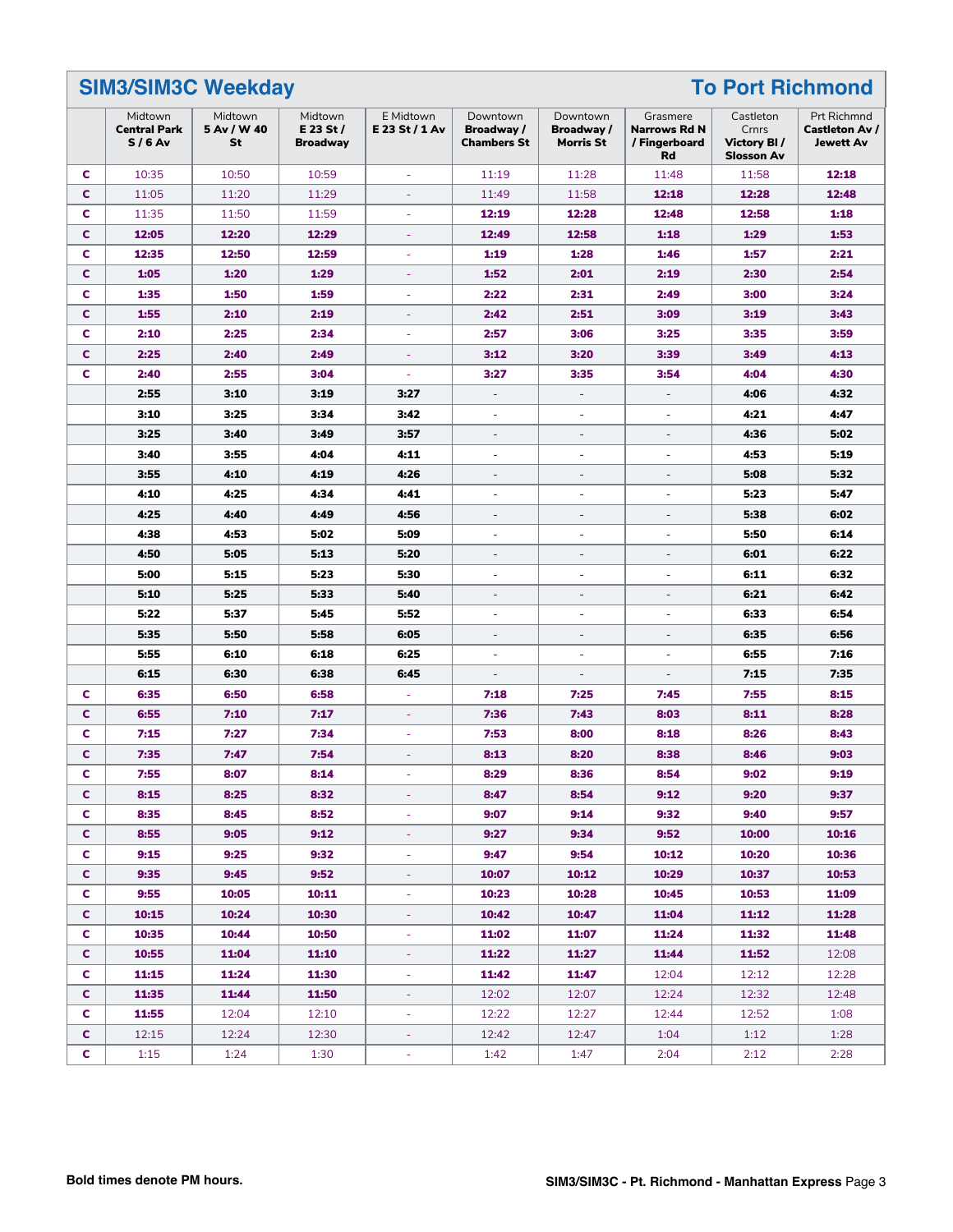|    | <b>SIM3/SIM3C Saturday</b>                           |                                                             |                                               | <b>To Manhattan</b>                                     |                                                                 |                                                    |                                             |                                                      |                                                      |                                            |
|----|------------------------------------------------------|-------------------------------------------------------------|-----------------------------------------------|---------------------------------------------------------|-----------------------------------------------------------------|----------------------------------------------------|---------------------------------------------|------------------------------------------------------|------------------------------------------------------|--------------------------------------------|
|    | Prt Richmnd<br><b>Castleton</b><br>Av / Jewett<br>Av | Mariners<br><b>Hrbr</b><br><b>Richmond</b><br>Av / Jules Dr | Castleton<br>Crnrs<br>Victory BI/<br>Perry Av | Castleton<br>Crnrs<br>Slosson Av /<br><b>Victory BI</b> | Arrochar<br><b>Narrows Rd</b><br>S/<br><b>Fingerboard</b><br>Rd | Downtown<br>Greenwich<br><b>St / Battery</b><br>PI | Downtown<br>Trinity PI/<br><b>Rector St</b> | Midtown<br>Av Of The<br>Americas /<br><b>W 23 St</b> | Midtown<br>Av Of The<br>Americas /<br><b>W 41 St</b> | Midtown<br><b>Central Park</b><br>$S/6$ Av |
| c  | 5:30                                                 | 5:39                                                        | 5:44                                          | 5:47                                                    | 5:56                                                            | 6:12                                               | 6:13                                        | 6:25                                                 | 6:29                                                 | 6:34                                       |
| c  | 6:00                                                 | 6:09                                                        | 6:14                                          | 6:17                                                    | 6:26                                                            | 6:42                                               | 6:43                                        | 6:55                                                 | 6:59                                                 | 7:04                                       |
| c  | 6:30                                                 | 6:39                                                        | 6:44                                          | 6:47                                                    | 6:56                                                            | 7:12                                               | 7:13                                        | 7:25                                                 | 7:29                                                 | 7:34                                       |
| c  | 6:50                                                 | 6:59                                                        | 7:04                                          | 7:07                                                    | 7:16                                                            | 7:32                                               | 7:33                                        | 7:45                                                 | 7:49                                                 | 7:54                                       |
| c  | 7:10                                                 | 7:19                                                        | 7:24                                          | 7:27                                                    | 7:36                                                            | 7:52                                               | 7:53                                        | 8:05                                                 | 8:09                                                 | 8:14                                       |
| c  | 7:30                                                 | 7:39                                                        | 7:44                                          | 7:47                                                    | 7:56                                                            | 8:12                                               | 8:13                                        | 8:25                                                 | 8:29                                                 | 8:34                                       |
| c  | 7:50                                                 | 7:59                                                        | 8:04                                          | 8:07                                                    | 8:16                                                            | 8:32                                               | 8:33                                        | 8:45                                                 | 8:49                                                 | 8:54                                       |
| c  | 8:10                                                 | 8:19                                                        | 8:24                                          | 8:27                                                    | 8:36                                                            | 8:52                                               | 8:53                                        | 9:05                                                 | 9:10                                                 | 9:15                                       |
| c  | 8:30                                                 | 8:39                                                        | 8:44                                          | 8:47                                                    | 8:56                                                            | 9:12                                               | 9:13                                        | 9:27                                                 | 9:32                                                 | 9:37                                       |
| C  | 8:50                                                 | 8:59                                                        | 9:04                                          | 9:10                                                    | 9:19                                                            | 9:38                                               | 9:39                                        | 9:53                                                 | 9:58                                                 | 10:03                                      |
| c  | 9:10                                                 | 9:20                                                        | 9:27                                          | 9:33                                                    | 9:42                                                            | 10:01                                              | 10:02                                       | 10:16                                                | 10:21                                                | 10:26                                      |
| c  | 9:30                                                 | 9:40                                                        | 9:47                                          | 9:53                                                    | 10:02                                                           | 10:21                                              | 10:22                                       | 10:36                                                | 10:41                                                | 10:46                                      |
| c  | 9:50                                                 | 10:00                                                       | 10:07                                         | 10:13                                                   | 10:22                                                           | 10:41                                              | 10:42                                       | 10:56                                                | 11:01                                                | 11:06                                      |
| c  | 10:10                                                | 10:20                                                       | 10:27                                         | 10:33                                                   | 10:42                                                           | 11:01                                              | 11:02                                       | 11:16                                                | 11:21                                                | 11:26                                      |
| c  | 10:30                                                | 10:40                                                       | 10:47                                         | 10:53                                                   | 11:02                                                           | 11:21                                              | 11:22                                       | 11:36                                                | 11:41                                                | 11:46                                      |
| c  | 10:50                                                | 11:00                                                       | 11:07                                         | 11:13                                                   | 11:22                                                           | 11:41                                              | 11:42                                       | 11:59                                                | 12:04                                                | 12:09                                      |
| c  | 11:15                                                | 11:25                                                       | 11:32                                         | 11:38                                                   | 11:47                                                           | 12:08                                              | 12:09                                       | 12:26                                                | 12:31                                                | 12:37                                      |
| c  | 11:45                                                | 11:55                                                       | 12:02                                         | 12:08                                                   | 12:17                                                           | 12:38                                              | 12:39                                       | 12:57                                                | 1:05                                                 | 1:11                                       |
| c  | 12:15                                                | 12:25                                                       | 12:32                                         | 12:39                                                   | 12:49                                                           | 1:12                                               | 1:13                                        | 1:31                                                 | 1:39                                                 | 1:45                                       |
| C  | 12:45                                                | 12:58                                                       | 1:05                                          | 1:12                                                    | 1:22                                                            | 1:45                                               | 1:46                                        | 2:04                                                 | 2:10                                                 | 2:16                                       |
| c  | 1:15                                                 | 1:28                                                        | 1:35                                          | 1:42                                                    | 1:52                                                            | 2:15                                               | 2:16                                        | 2:36                                                 | 2:42                                                 | 2:48                                       |
| c  | 1:45                                                 | 1:58                                                        | 2:05                                          | 2:11                                                    | 2:21                                                            | 2:50                                               | 2:51                                        | 3:11                                                 | 3:17                                                 | 3:23                                       |
| c  | 2:15                                                 | 2:25                                                        | 2:32                                          | 2:38                                                    | 2:48                                                            | 3:17                                               | 3:18                                        | 3:38                                                 | 3:44                                                 | 3:49                                       |
| c  | 2:45                                                 | 2:55                                                        | 3:02                                          | 3:08                                                    | 3:18                                                            | 3:47                                               | 3:48                                        | 4:08                                                 | 4:14                                                 | 4:19                                       |
| c  | 3:15                                                 | 3:25                                                        | 3:32                                          | 3:38                                                    | 3:49                                                            | 4:14                                               | 4:15                                        | 4:35                                                 | 4:41                                                 | 4:46                                       |
| c  | 3:45                                                 | 3:55                                                        | 4:01                                          | 4:07                                                    | 4:18                                                            | 4:43                                               | 4:44                                        | 5:02                                                 | 5:08                                                 | 5:13                                       |
| c  | 4:15                                                 | 4:25                                                        | 4:31                                          | 4:36                                                    | 4:47                                                            | 5:11                                               | 5:12                                        | 5:30                                                 | 5:36                                                 | 5:41                                       |
| c  | 4:45                                                 | 4:55                                                        | 5:01                                          | 5:06                                                    | 5:17                                                            | 5:41                                               | 5:42                                        | 6:00                                                 | 6:06                                                 | 6:11                                       |
| c  | 5:15                                                 | 5:25                                                        | 5:31                                          | 5:36                                                    | 5:47                                                            | 6:11                                               | 6:12                                        | 6:30                                                 | 6:36                                                 | 6:41                                       |
| C  | 5:45                                                 | 5:55                                                        | 6:01                                          | 6:06                                                    | 6:14                                                            | 6:38                                               | 6:39                                        | 6:57                                                 | 7:03                                                 | 7:08                                       |
| C  | 6:15                                                 | 6:25                                                        | 6:31                                          | 6:36                                                    | 6:44                                                            | 7:08                                               | 7:09                                        | 7:24                                                 | 7:30                                                 | 7:35                                       |
| c. | 6:45                                                 | 6:55                                                        | 7:01                                          | 7:05                                                    | 7:13                                                            | 7:34                                               | 7:35                                        | 7:50                                                 | 7:56                                                 | 8:01                                       |
| C  | 7:15                                                 | 7:25                                                        | 7:31                                          | 7:35                                                    | 7:43                                                            | 8:04                                               | 8:05                                        | 8:20                                                 | 8:26                                                 | 8:31                                       |
| C. | 7:45                                                 | 7:55                                                        | 8:01                                          | 8:05                                                    | 8:13                                                            | 8:34                                               | 8:35                                        | 8:50                                                 | 8:56                                                 | 9:01                                       |
| C  | 8:15                                                 | 8:25                                                        | 8:31                                          | 8:35                                                    | 8:43                                                            | 9:04                                               | 9:05                                        | 9:18                                                 | 9:24                                                 | 9:29                                       |
| C. | 8:45                                                 | 8:55                                                        | 9:01                                          | 9:04                                                    | 9:12                                                            | 9:33                                               | 9:34                                        | 9:47                                                 | 9:51                                                 | 9:56                                       |
| C. | 9:15                                                 | 9:25                                                        | 9:31                                          | 9:34                                                    | 9:42                                                            | 10:03                                              | 10:04                                       | 10:17                                                | 10:21                                                | 10:26                                      |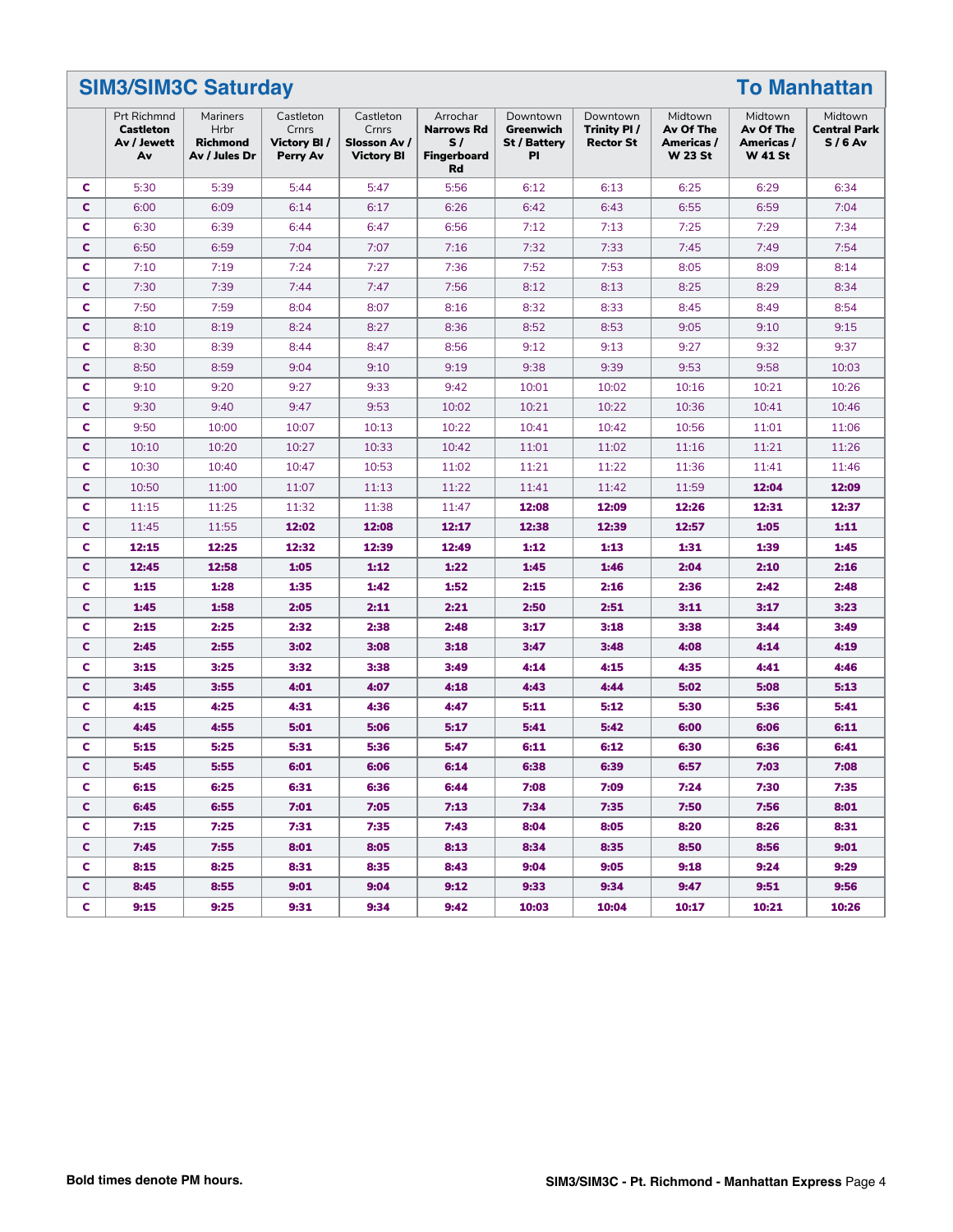#### **SIM3/SIM3C Saturday To Port Richmond** Midtown **Central Park S / 6 Av** Midtown **5 Av / W 40 St** Midtown **E 23 St / Broadway** Downtown **Broadway / Chambers St** Downtown **Broadway / Morris St** Grasmere **Narrows Rd N / Fingerboard Rd** Castleton Crnrs **Victory Bl / Slosson Av** Prt Richmnd **Castleton Av / Jewett Av C** | 7:20 | 7:26 | 7:31 | 7:41 | 7:45 | 8:00 | 8:08 | 8:27 **C** | 7:50 | 7:56 | 8:01 | 8:12 | 8:17 | 8:32 | 8:40 | 8:59 **C** 8:20 | 8:28 | 8:32 | 8:43 | 8:48 | 9:03 | 9:11 | 9:30 **C** | 8:45 | 8:53 | 8:57 | 9:08 | 9:13 | 9:28 | 9:36 | 9:55 **C** | 9:05 | 9:13 | 9:17 | 9:28 | 9:33 | 9:48 | 9:56 | 10:15 **C** | 9:25 | 9:33 | 9:37 | 9:48 | 9:53 | 10:08 | 10:16 | 10:35 **C** | 9:45 | 9:53 | 9:57 | 10:08 | 10:13 | 10:28 | 10:36 | 10:56 **C** | 10:05 | 10:13 | 10:19 | 10:31 | 10:36 | 10:55 | 11:04 | 11:24 **C** | 10:25 | 10:33 | 10:39 | 10:54 | 10:59 | 11:18 | 11:28 | 11:48 **C** | 10:45 | 10:55 | 11:01 | 11:17 | 11:22 | 11:42 | 11:52 | **12:12 C** 11:05 11:15 11:21 11:37 11:42 **12:02 12:11 12:31 C** 11:25 11:35 11:41 11:57 **12:02 12:24 12:33 12:53 C** 11:45 11:55 **12:01 12:20 12:26 12:48 12:57 1:17 C 12:05 12:15 12:21 12:40 12:46 1:08 1:17 1:37 C 12:25 12:35 12:41 1:00 1:06 1:28 1:37 1:57 C 12:55 1:05 1:11 1:30 1:36 1:58 2:07 2:27 C 1:25 1:35 1:41 2:00 2:07 2:29 2:39 2:59 C 1:55 2:05 2:11 2:32 2:39 3:01 3:11 3:31 C 2:25 2:35 2:41 3:02 3:09 3:31 3:41 4:01 C 2:55 3:05 3:11 3:32 3:37 3:58 4:08 4:28 C 3:30 3:40 3:46 4:07 4:12 4:33 4:43 5:03 C 3:55 4:05 4:11 4:32 4:37 4:58 5:08 5:28 C 4:25 4:35 4:41 5:02 5:07 5:28 5:38 5:58 C 4:55 5:05 5:11 5:30 5:35 5:56 6:06 6:26 C 5:25 5:35 5:41 6:00 6:05 6:26 6:36 6:55 C 5:55 6:05 6:11 6:30 6:35 6:53 7:03 7:22 C 6:25 6:35 6:41 6:59 7:04 7:22 7:32 7:50 C 6:55 7:05 7:11 7:29 7:34 7:51 7:59 8:17 C 7:25 7:35 7:41 7:58 8:03 8:20 8:28 8:46 C 7:55 8:05 8:11 8:28 8:33 8:50 8:58 9:16 C 8:25 8:35 8:41 8:58 9:03 9:20 9:28 9:46 C 8:55 9:05 9:11 9:28 9:33 9:50 9:58 10:16 C 9:25 9:35 9:41 9:58 10:03 10:20 10:28 10:46 C 9:55 10:05 10:11 10:28 10:33 10:50 10:58 11:16 C 10:25 10:35 10:41 10:58 11:03 11:20 11:28 11:44 C 10:55 11:05 11:11 11:26 11:30 11:47 11:55** 12:11 **C 11:25 11:34 11:40 11:55 11:59** 12:16 12:24 12:40 **C 11:55** | 12:04 | 12:10 | 12:25 | 12:29 | 12:46 | 12:54 | 1:10

**C** | 12:25 | 12:34 | 12:40 | 12:55 | 12:59 | 1:16 | 1:24 | 1:40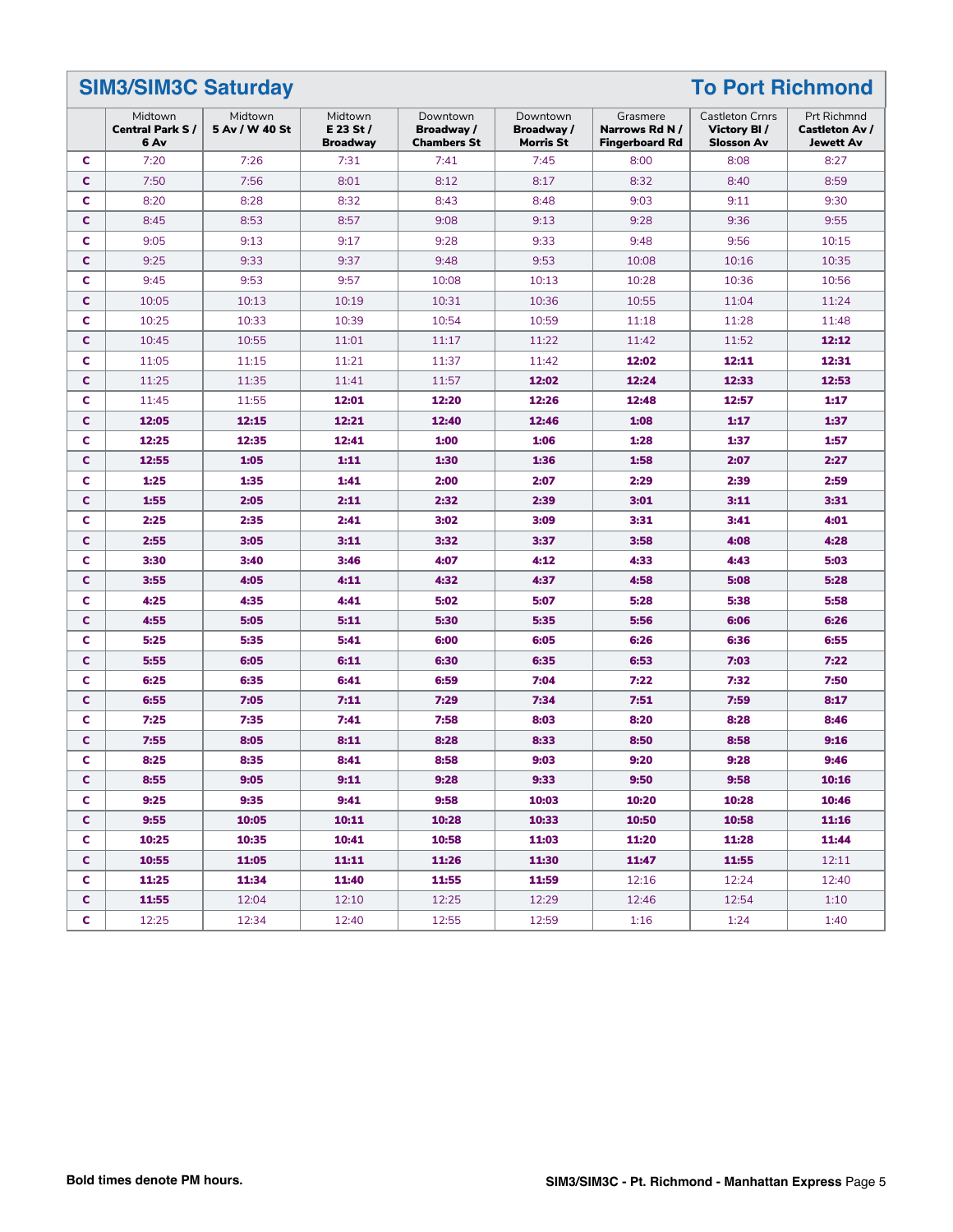|   | <b>SIM3/SIM3C Sunday</b><br><b>To Manhattan</b>             |                                                             |                                               |                                                         |                                                                        |                                                    |                                             |                                                      |                                                      |                                            |  |
|---|-------------------------------------------------------------|-------------------------------------------------------------|-----------------------------------------------|---------------------------------------------------------|------------------------------------------------------------------------|----------------------------------------------------|---------------------------------------------|------------------------------------------------------|------------------------------------------------------|--------------------------------------------|--|
|   | <b>Prt Richmnd</b><br><b>Castleton</b><br>Av / Jewett<br>Av | Mariners<br><b>Hrbr</b><br><b>Richmond</b><br>Av / Jules Dr | Castleton<br>Crnrs<br>Victory BI/<br>Perry Av | Castleton<br>Crnrs<br>Slosson Av /<br><b>Victory BI</b> | Arrochar<br><b>Narrows Rd</b><br>S/<br><b>Fingerboard</b><br><b>Rd</b> | Downtown<br>Greenwich<br><b>St / Battery</b><br>PI | Downtown<br>Trinity PI/<br><b>Rector St</b> | Midtown<br>Av Of The<br>Americas /<br><b>W 23 St</b> | Midtown<br>Av Of The<br>Americas /<br><b>W</b> 41 St | Midtown<br><b>Central Park</b><br>$S/6$ Av |  |
| c | 6:30                                                        | 6:39                                                        | 6:44                                          | 6:47                                                    | 6:55                                                                   | 7:09                                               | 7:10                                        | 7:21                                                 | 7:24                                                 | 7:28                                       |  |
| C | 7:00                                                        | 7:09                                                        | 7:14                                          | 7:17                                                    | 7:25                                                                   | 7:39                                               | 7:40                                        | 7:51                                                 | 7:54                                                 | 7:58                                       |  |
| c | 7:30                                                        | 7:39                                                        | 7:44                                          | 7:47                                                    | 7:55                                                                   | 8:09                                               | 8:10                                        | 8:22                                                 | 8:25                                                 | 8:30                                       |  |
| C | 8:00                                                        | 8:09                                                        | 8:15                                          | 8:19                                                    | 8:28                                                                   | 8:44                                               | 8:45                                        | 8:57                                                 | 9:00                                                 | 9:05                                       |  |
| C | 8:30                                                        | 8:39                                                        | 8:45                                          | 8:49                                                    | 8:58                                                                   | 9:14                                               | 9:15                                        | 9:27                                                 | 9:30                                                 | 9:35                                       |  |
| C | 9:00                                                        | 9:09                                                        | 9:15                                          | 9:19                                                    | 9:28                                                                   | 9:44                                               | 9:45                                        | 9:57                                                 | 10:00                                                | 10:05                                      |  |
| c | 9:30                                                        | 9:39                                                        | 9:45                                          | 9:49                                                    | 9:58                                                                   | 10:14                                              | 10:15                                       | 10:27                                                | 10:31                                                | 10:36                                      |  |
| C | 10:00                                                       | 10:09                                                       | 10:15                                         | 10:19                                                   | 10:29                                                                  | 10:48                                              | 10:49                                       | 11:03                                                | 11:07                                                | 11:12                                      |  |
| C | 10:30                                                       | 10:39                                                       | 10:45                                         | 10:49                                                   | 10:59                                                                  | 11:20                                              | 11:21                                       | 11:35                                                | 11:40                                                | 11:46                                      |  |
| C | 11:00                                                       | 11:09                                                       | 11:15                                         | 11:19                                                   | 11:29                                                                  | 11:50                                              | 11:51                                       | 12:06                                                | 12:11                                                | 12:17                                      |  |
| C | 11:30                                                       | 11:40                                                       | 11:47                                         | 11:51                                                   | 12:01                                                                  | 12:25                                              | 12:26                                       | 12:41                                                | 12:46                                                | 12:52                                      |  |
| C | 12:00                                                       | 12:10                                                       | 12:17                                         | 12:21                                                   | 12:31                                                                  | 12:56                                              | 12:57                                       | 1:13                                                 | 1:18                                                 | 1:24                                       |  |
| c | 12:30                                                       | 12:40                                                       | 12:47                                         | 12:51                                                   | 1:01                                                                   | 1:26                                               | 1:27                                        | 1:43                                                 | 1:48                                                 | 1:54                                       |  |
| c | 1:00                                                        | 1:10                                                        | 1:17                                          | 1:21                                                    | 1:31                                                                   | 2:01                                               | 2:02                                        | 2:17                                                 | 2:22                                                 | 2:28                                       |  |
| c | 1:30                                                        | 1:41                                                        | 1:48                                          | 1:52                                                    | 2:02                                                                   | 2:32                                               | 2:33                                        | 2:48                                                 | 2:53                                                 | 2:59                                       |  |
| C | 2:00                                                        | 2:11                                                        | 2:18                                          | 2:22                                                    | 2:32                                                                   | 3:02                                               | 3:03                                        | 3:18                                                 | 3:23                                                 | 3:29                                       |  |
| c | 2:30                                                        | 2:41                                                        | 2:48                                          | 2:52                                                    | 3:02                                                                   | 3:32                                               | 3:33                                        | 3:48                                                 | 3:53                                                 | 3:59                                       |  |
| C | 3:00                                                        | 3:11                                                        | 3:18                                          | 3:22                                                    | 3:32                                                                   | 4:02                                               | 4:03                                        | 4:18                                                 | 4:25                                                 | 4:32                                       |  |
| c | 3:30                                                        | 3:41                                                        | 3:48                                          | 3:52                                                    | 4:02                                                                   | 4:31                                               | 4:32                                        | 4:47                                                 | 4:54                                                 | 5:01                                       |  |
| C | 4:00                                                        | 4:12                                                        | 4:19                                          | 4:23                                                    | 4:34                                                                   | 5:03                                               | 5:04                                        | 5:21                                                 | 5:26                                                 | 5:33                                       |  |
| c | 5:00                                                        | 5:11                                                        | 5:17                                          | 5:20                                                    | 5:31                                                                   | 5:56                                               | 5:57                                        | 6:14                                                 | 6:19                                                 | 6:26                                       |  |
| C | 6:00                                                        | 6:11                                                        | 6:17                                          | 6:20                                                    | 6:30                                                                   | 6:55                                               | 6:56                                        | 7:13                                                 | 7:18                                                 | 7:23                                       |  |
| c | 7:00                                                        | 7:11                                                        | 7:17                                          | 7:20                                                    | 7:30                                                                   | 7:54                                               | 7:55                                        | 8:08                                                 | 8:13                                                 | 8:18                                       |  |
| C | 8:00                                                        | 8:11                                                        | 8:17                                          | 8:20                                                    | 8:30                                                                   | 8:54                                               | 8:55                                        | 9:08                                                 | 9:11                                                 | 9:16                                       |  |
| C | 9:00                                                        | 9:11                                                        | 9:16                                          | 9:19                                                    | 9:29                                                                   | 9:53                                               | 9:54                                        | 10:06                                                | 10:09                                                | 10:14                                      |  |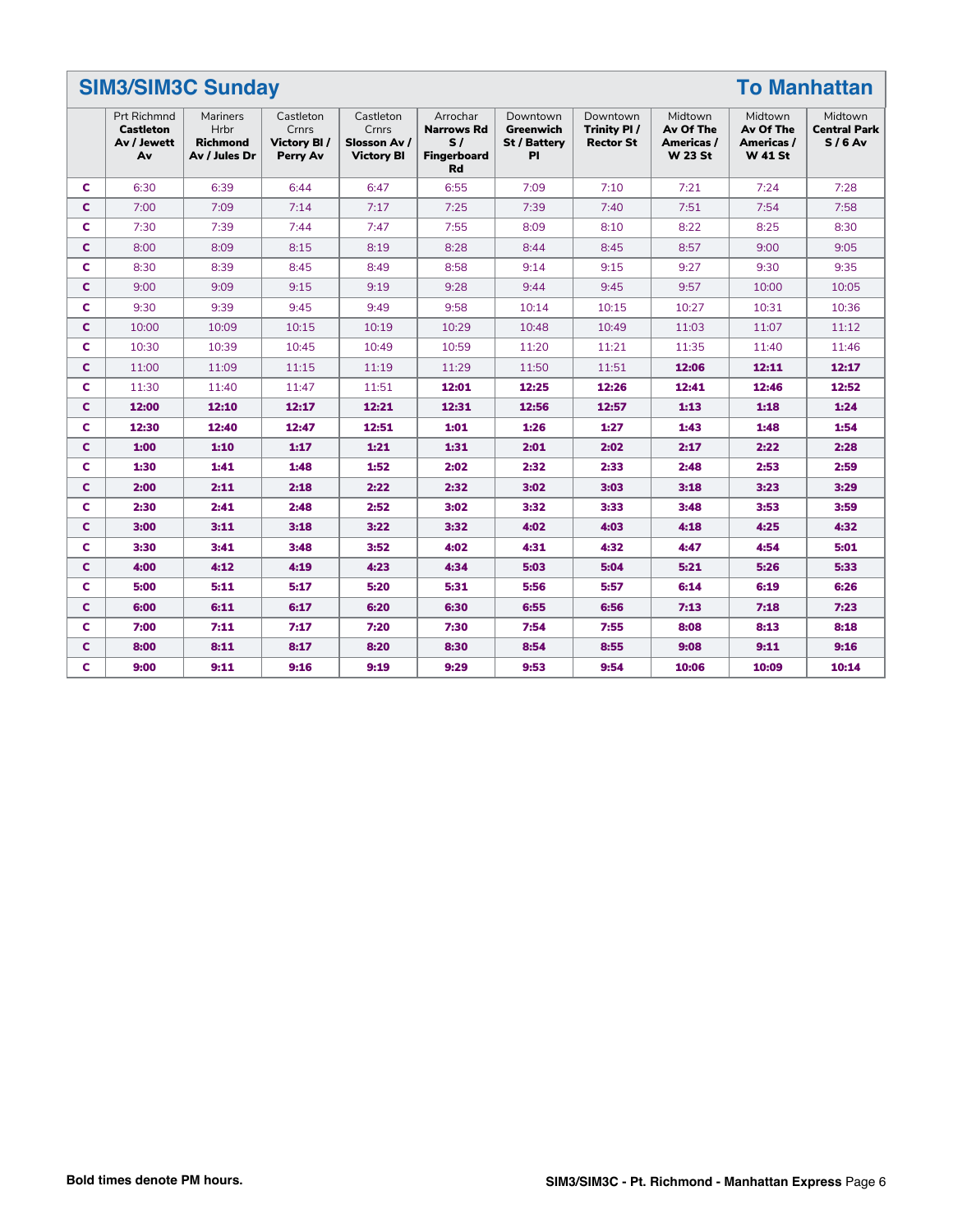|   | <b>SIM3/SIM3C Sunday</b><br><b>To Port Richmond</b> |                           |                                         |                                              |                                     |                                                     |                                                            |                                                                 |  |  |
|---|-----------------------------------------------------|---------------------------|-----------------------------------------|----------------------------------------------|-------------------------------------|-----------------------------------------------------|------------------------------------------------------------|-----------------------------------------------------------------|--|--|
|   | Midtown<br><b>Central Park S/</b><br>6 Av           | Midtown<br>5 Av / W 40 St | Midtown<br>E 23 St /<br><b>Broadway</b> | Downtown<br>Broadway /<br><b>Chambers St</b> | Downtown<br>Broadway /<br>Morris St | Grasmere<br>Narrows Rd N /<br><b>Fingerboard Rd</b> | <b>Castleton Crnrs</b><br>Victory BI/<br><b>Slosson Av</b> | <b>Prt Richmnd</b><br><b>Castleton Av /</b><br><b>Jewett Av</b> |  |  |
| C | 7:55                                                | 8:03                      | 8:07                                    | 8:18                                         | 8:21                                | 8:36                                                | 8:42                                                       | 9:00                                                            |  |  |
| c | 8:40                                                | 8:48                      | 8:52                                    | 9:03                                         | 9:06                                | 9:21                                                | 9:27                                                       | 9:45                                                            |  |  |
| C | 9:10                                                | 9:18                      | 9:22                                    | 9:33                                         | 9:37                                | 9:53                                                | 9:59                                                       | 10:17                                                           |  |  |
| c | 9:40                                                | 9:48                      | 9:54                                    | 10:07                                        | 10:11                               | 10:27                                               | 10:33                                                      | 10:51                                                           |  |  |
| c | 10:10                                               | 10:18                     | 10:24                                   | 10:37                                        | 10:42                               | 10:59                                               | 11:07                                                      | 11:25                                                           |  |  |
| C | 10:40                                               | 10:49                     | 10:55                                   | 11:08                                        | 11:13                               | 11:30                                               | 11:38                                                      | 11:57                                                           |  |  |
| C | 11:10                                               | 11:19                     | 11:25                                   | 11:38                                        | 11:44                               | 12:02                                               | 12:10                                                      | 12:29                                                           |  |  |
| C | 11:40                                               | 11:50                     | 11:57                                   | 12:15                                        | 12:21                               | 12:39                                               | 12:47                                                      | 1:06                                                            |  |  |
| C | 12:10                                               | 12:20                     | 12:27                                   | 12:45                                        | 12:51                               | 1:09                                                | 1:17                                                       | 1:36                                                            |  |  |
| C | 12:40                                               | 12:50                     | 12:57                                   | 1:15                                         | 1:21                                | 1:39                                                | 1:47                                                       | 2:06                                                            |  |  |
| C | 1:10                                                | 1:20                      | 1:27                                    | 1:45                                         | 1:51                                | 2:09                                                | 2:17                                                       | 2:37                                                            |  |  |
| C | 1:40                                                | 1:50                      | 1:57                                    | 2:15                                         | 2:22                                | 2:40                                                | 2:48                                                       | 3:08                                                            |  |  |
| C | 2:10                                                | 2:22                      | 2:29                                    | 2:48                                         | 2:55                                | 3:13                                                | 3:21                                                       | 3:41                                                            |  |  |
| C | 2:40                                                | 2:52                      | 2:59                                    | 3:18                                         | 3:25                                | 3:43                                                | 3:51                                                       | 4:11                                                            |  |  |
| C | 3:10                                                | 3:22                      | 3:29                                    | 3:48                                         | 3:55                                | 4:13                                                | 4:21                                                       | 4:41                                                            |  |  |
| C | 3:40                                                | 3:52                      | 3:59                                    | 4:18                                         | 4:25                                | 4:43                                                | 4:51                                                       | 5:10                                                            |  |  |
| c | 4:10                                                | 4:22                      | 4:29                                    | 4:48                                         | 4:53                                | 5:11                                                | 5:19                                                       | 5:38                                                            |  |  |
| c | 4:40                                                | 4:51                      | 4:57                                    | 5:13                                         | 5:18                                | 5:36                                                | 5:44                                                       | 6:03                                                            |  |  |
| c | 5:05                                                | 5:16                      | 5:22                                    | 5:38                                         | 5:43                                | 6:01                                                | 6:09                                                       | 6:28                                                            |  |  |
| C | 5:35                                                | 5:46                      | 5:52                                    | 6:08                                         | 6:13                                | 6:31                                                | 6:39                                                       | 6:58                                                            |  |  |
| c | 6:30                                                | 6:41                      | 6:47                                    | 7:03                                         | 7:08                                | 7:26                                                | 7:34                                                       | 7:53                                                            |  |  |
| C | 7:30                                                | 7:41                      | 7:47                                    | 8:02                                         | 8:07                                | 8:25                                                | 8:33                                                       | 8:52                                                            |  |  |
| C | 8:20                                                | 8:31                      | 8:37                                    | 8:52                                         | 8:57                                | 9:15                                                | 9:23                                                       | 9:42                                                            |  |  |
| C | 9:20                                                | 9:31                      | 9:37                                    | 9:52                                         | 9:57                                | 10:15                                               | 10:23                                                      | 10:42                                                           |  |  |
| c | 10:20                                               | 10:31                     | 10:37                                   | 10:52                                        | 10:57                               | 11:15                                               | 11:22                                                      | 11:39                                                           |  |  |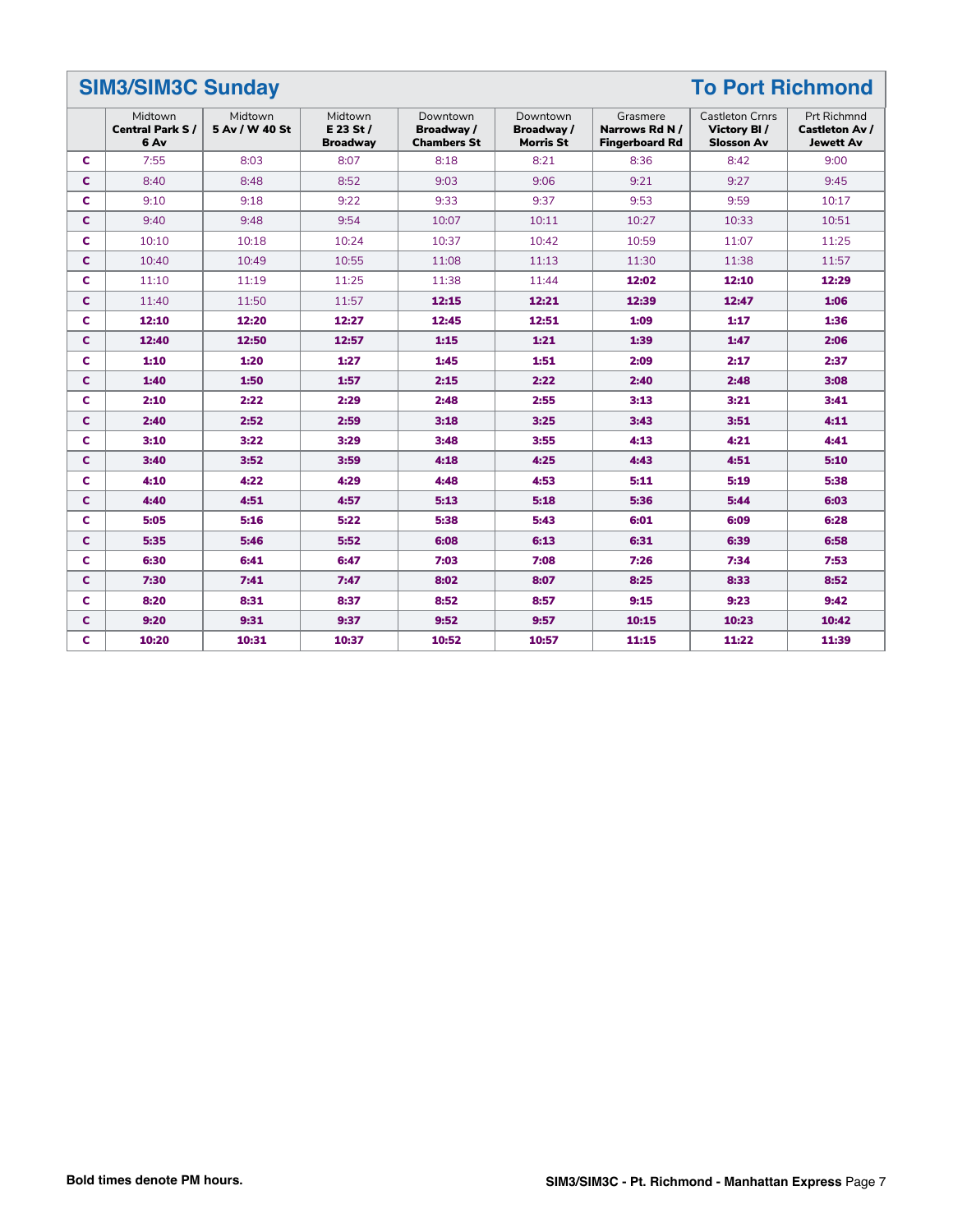# **SIM3/SIM3C Bus Timetable**



New York City Transit

Pt. Richmond - Manhattan Express via Watchogue Rd

## Express Service

Effective January 2, 2022

For accessible subway stations, travel directions and other information: **Visit www.mta.info or call us at 511**

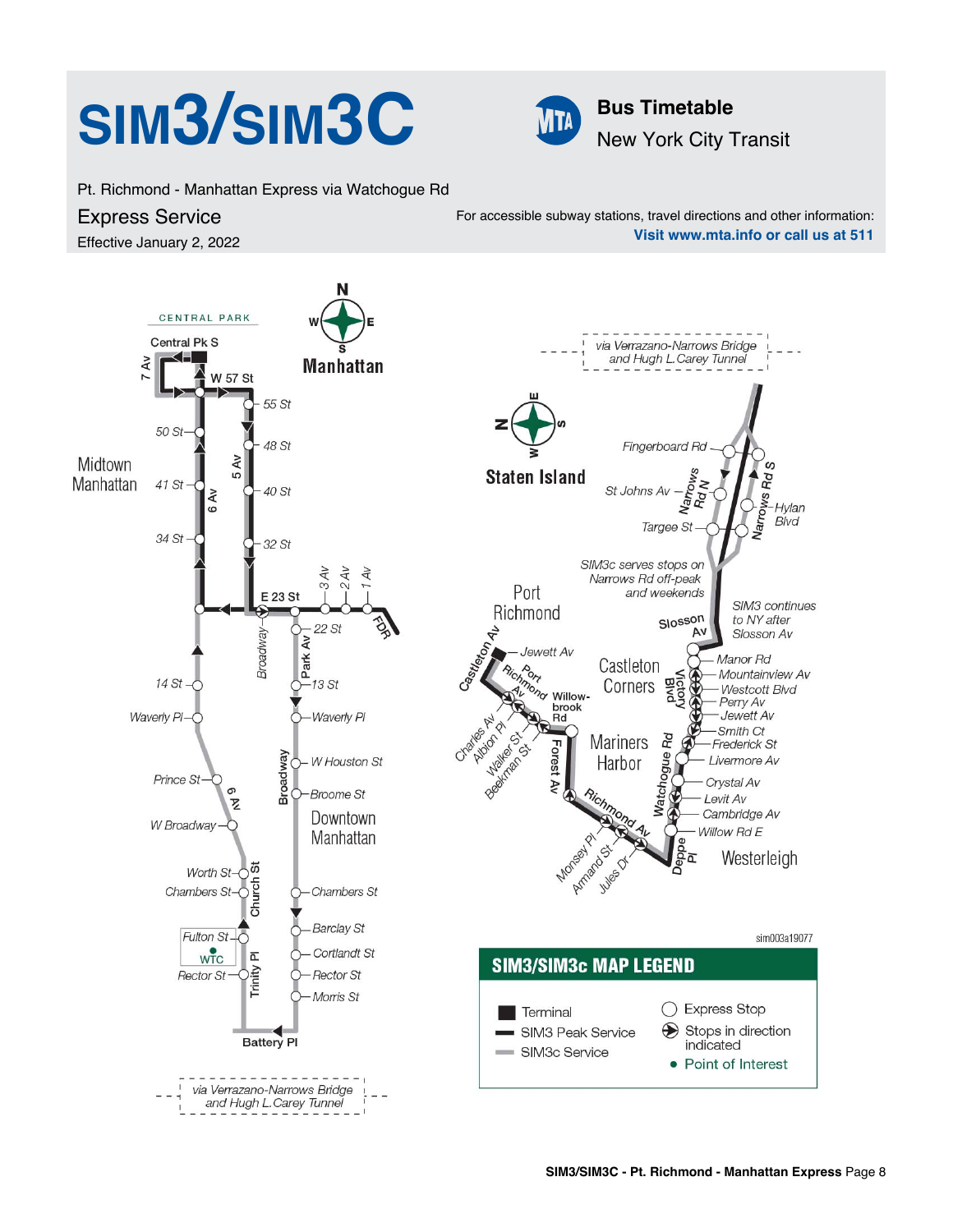**Fares** – MetroCard® is accepted for all MTA New York City trains (including Staten Island Railway - SIR), and, local, Limited-Stop and +SelectBusService buses (at MetroCard fare collection machines). Express buses only accept 7- Day Express Bus Plus MetroCard or Pay-Per-Ride MetroCard. All of our buses and +SelectBusService Coin Fare Collector machines accept exact fare in coins. Dollar bills, pennies, and half-dollar coins are not accepted. OMNY is the MTA's new fare payment system. Use your contactless card or smart device to pay the fare on buses and subways. Visit omny.info for details of the rollout.

**Free Transfers** – Unlimited Ride MetroCard permits free transfers to all but our express buses (between subway and local bus, local bus and local bus etc.) Pay-Per-Ride MetroCard allows one free transfer of equal or lesser value if you complete your transfer within two hours of the time you pay your full fare with the same MetroCard. If you pay your local bus fare with coins, ask for a free electronic paper transfer to use on another local bus.

**Reduced-Fare Benefits** – You are eligible for reduced-fare benefits if you are at least 65 years of age or have a qualifying disability. Benefits are available (except on peak-hour express buses) with proper identification, including Reduced-Fare MetroCard or Medicare card.

**Children** – The subway, SIR, local, Limited-Stop, and +SelectBusService buses permit up to three children, 44 inches tall and under to ride free when accompanied by an adult paying full fare.

**Terms and Conditions** – Fares and MetroCard use are subject to applicable tariffs and conditions of use.

### **Bus Operator Apple Award**

If you think your bus operator deserves an Apple Award--our special recognition for this service, courtesy and professionalism-- go to mta.info/customer-feedback or call 511 and give us the badge or bus number.

#### **Holiday Service 2022**

**Reduced weekday service operates on:** Martin Luther King Day\*, Day After Thanksgiving\*.

**Saturday service operates on:** Presidents Day\*, Independence Day, Dec 26.

**Sunday service operates on:** Memorial Day, Labor Day, Thanksgiving Day, Christmas Day+, New Years Day+.

\* Special schedules for these days will be available at [mta.info](https://new.mta.info/) for express routes only.

+ Service information for the day preceding this holiday or holiday weekend will be provided on [mta.info](https://new.mta.info/), and on service notices posted on buses.

Information in this timetable is subject to change without notice. Traffic conditions and weather can affect running time.

| <b>Travel Help and Information</b>                     | <b>IF YOU SEE</b><br><b>SOMETHING, SAY</b><br><b>SOMETHING.</b>                                                |  |  |
|--------------------------------------------------------|----------------------------------------------------------------------------------------------------------------|--|--|
| One MTA<br>511<br>One Number.<br>Call 511 and say MTA. | <b>Be suspicious of</b><br>anything<br>unattended.<br>Tell a cop, an MTA<br>employee or call<br>1-888-692-7233 |  |  |
| TTY/TDD users only 711                                 | (1-888-NYC-SAFE).                                                                                              |  |  |
| <b>Online:</b> www.mta.info                            |                                                                                                                |  |  |

**Filing a Title VI Complaint** – MTA New York City Transit ("NYC Transit") and<br>MTA Bus Company are committed to providing non-discriminatory service to<br>ensure that no person is excluded from participation in, or denied the

To request more information about Title VI or to submit a written complaint if you believe that you have been subjected to discrimination, you may contact NYC<br>Transit's Office of Equal Employment Opportunity, 130 Livingston Street, 3rd Floor,<br>Brooklyn, NY 11201.

In addition to your right to file a complaint with NYC Transit and MTA Bus<br>Company, you have the right to file a Title VI complaint with the U.S. Department<br>of Transportation, Federal Transit Administration, Office of Civi